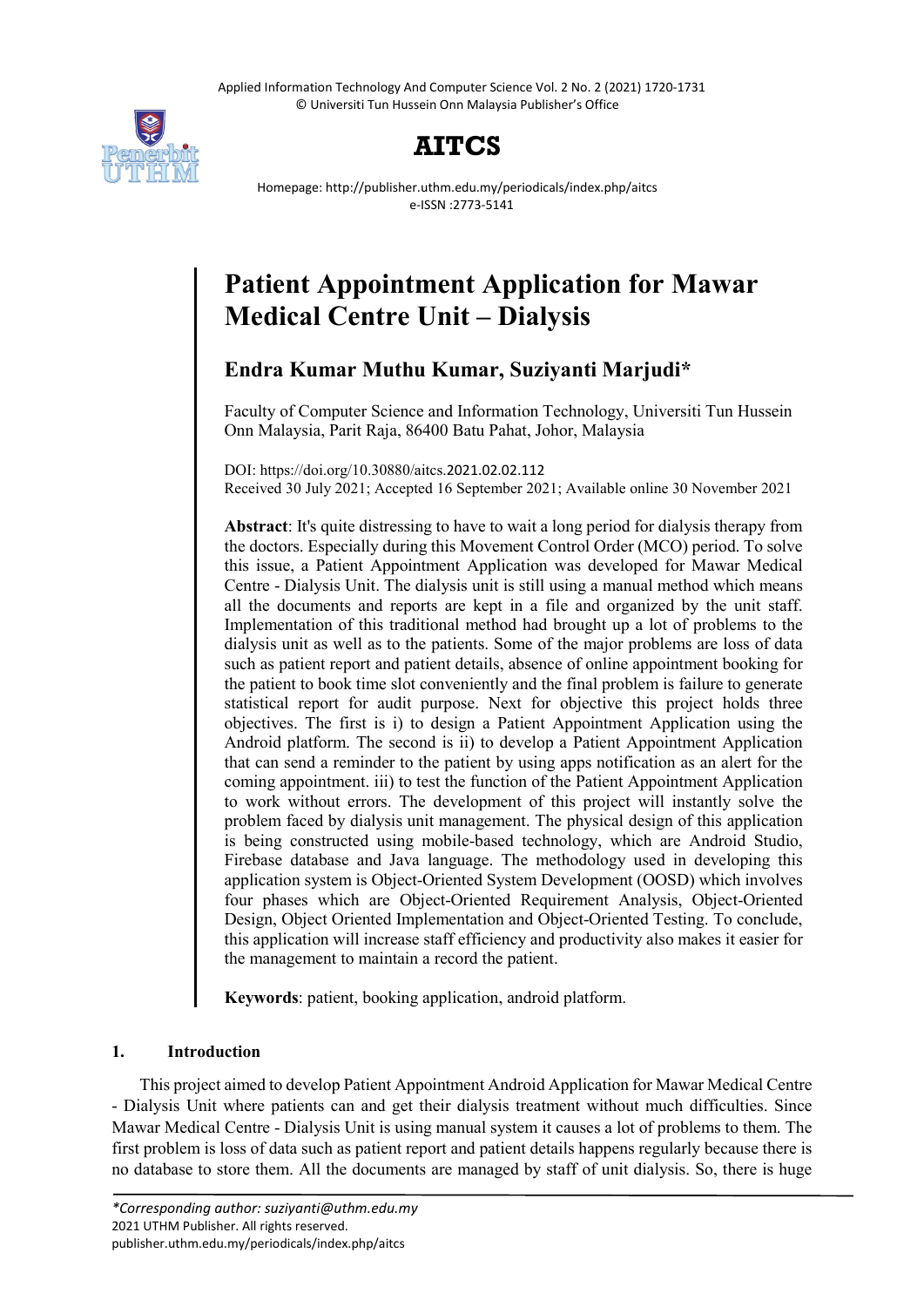possibilities for human error to occur such as misplacing the data. Besides that, since there is no database to store all the data, retrieving and managing those data becomes a major problem. The second problem is there is no online appointment system to allow patient to book their slot for treatment from their desired and convenient place. Because of that patients have to come personally to the hospital to make or adjust their appointment which is a hassle with their health condition. This will lead to delay of process in the hospital such as registration, checkup, and patient that came for treatment. The final problem is producing reports for review and audit. With the current method, the administrator did not have a mechanism to generate relevant reports for future improvement. The objective of developing this application is to analyze and design an android application for the dialysis patient to book time slot appointment for dialysis treatment. The second objective is to develop an android application that can send reminder through app notification to the patient for coming appointment. The final objective is to test and evaluate Patient Appointment Application for Mawar Medical Centre - Dialysis Unit to work without errors and as required by client.

This paper contains six main sections. Section one describes the background of the project, while section two provides the literature review. section three shows the research methodology and section four explains the findings from the analysis and design of the system. Included also are discussion about the result from testing done on prototype. The final section will be the conclusion for the overall development.

#### **2. Related work**

#### 2.1 Android

Android software development is the process by which new applications are created for devices running the Android operating system. The Android operating system was developed by Google. It is based on the Linux kernel user interface. The operating system is designed for smartphones and tablet computers and allows users to engage with it through a touchscreen interface. Software development for mobile devices poses new challenges due to the unique features of this activity. The need to cope with various platforms, standards, protocols and network technologies, limited device capacity ─although its constant evolution─, and market time demands are but a few of the issues faced. For this reason, software development for mobile devices is considerably different from traditional development [1]. Android is a mobile operating system that is based on a modified version of Linux [2]. Android applications are scripted in Java and the latest Kotlin language with the help of a rich set of libraries. This can compile Java source code directly to machine code, and it therefore doesn't require any JVM to execute [3]. Therefore, with sufficient knowledge on java a good application can be developed.

#### 2.2 Patient Appointment Application for Mawar Medical Centre – Dialysis Unit

This application is designed to help patient to book time slot for appointment from the management of the hospital. By using this application patient can make appointment for their dialysis treatment from anywhere and at any time with a sufficient internet access. With this feature it will reduce the number of patients visiting the hospital and indirectly helps smoothens the flow of process in the dialysis unit. Patients also have the privilege to reschedule their appointment if there are any emergency issues with the patients. Besides that, in this application there is question and answer platform created which will allow patient to clear their doubt with the hospital administrator if there is any. All the questions will be sent immediately to the administrator and the questions will be answered within working hours which is 6.00am until 9.30pm. Other than that, this application is linked to the database where all the details of patient are stored. Therefore, the loss of data issue can be solved and at the same time all the data can be managed well and retrieved easily when needed.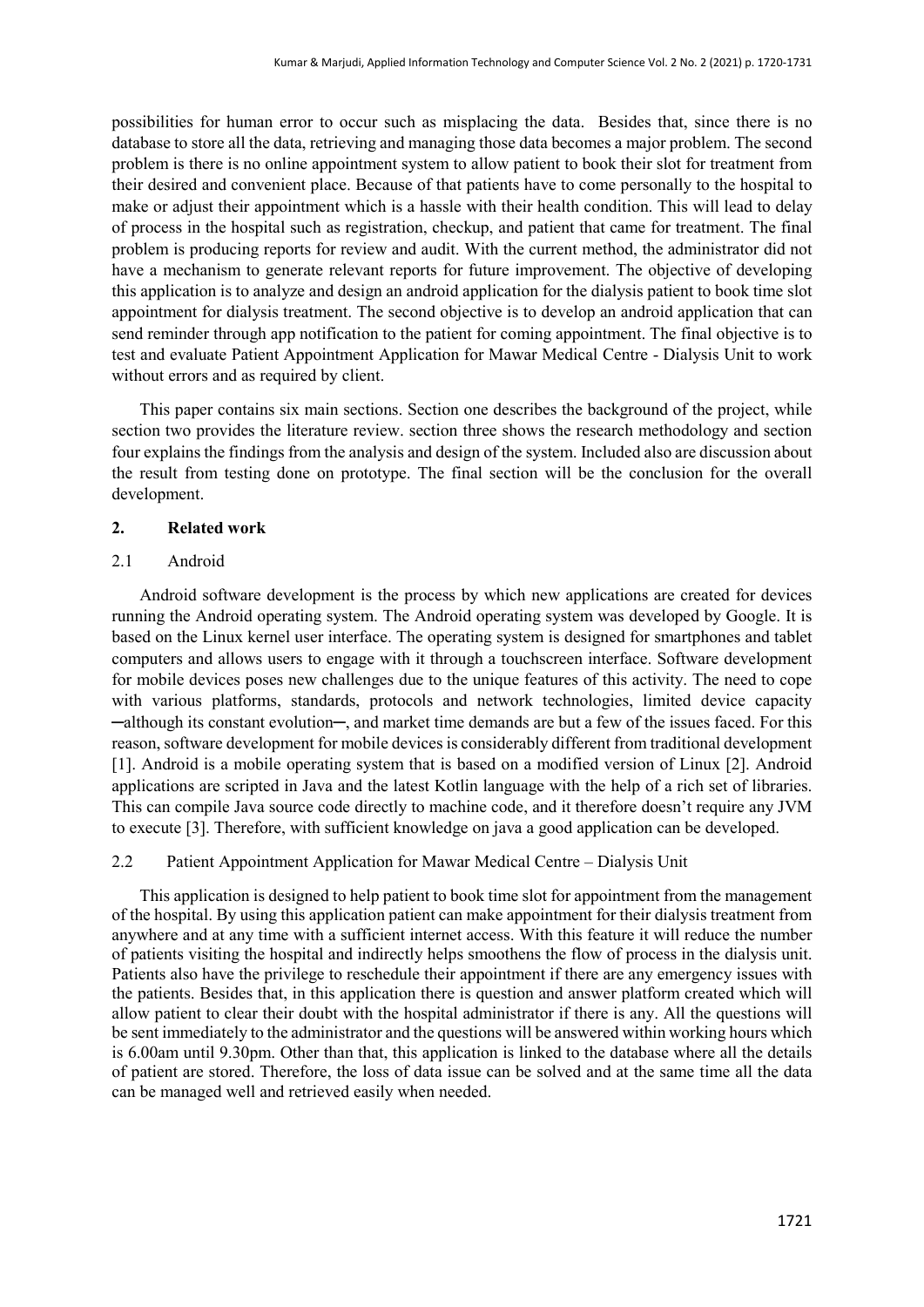#### 2.3 Similar Related System

Research and analysis on existing systems in Google Play Store is very useful as a reference to get more information and knowledge before the development process. Research is done on three applications which are Appointfix Application, Setmore Application and Booking System. Moreover, a comparison has been done with these three applications and the Patient Appointment application. The purpose of conducting research and comparison between existing applications is to identify the advantages and disadvantages of the application. The findings can be used as a guide and easy to develop a better application.[4]. Table 1 shows the comparison made between three similar applications with Patient Appointment Application for Mawar Medical Centre – Dialysis Unit.

| Features            | Appointfix      | Setmore        | <b>Booking System</b> | Patient           |
|---------------------|-----------------|----------------|-----------------------|-------------------|
|                     |                 |                |                       |                   |
|                     |                 |                |                       | Appointment       |
|                     |                 |                |                       | Application for   |
|                     |                 |                |                       | Mawar Medical     |
|                     |                 |                |                       | Centre – Dialysis |
|                     |                 |                |                       | Unit              |
| User                | Public          | Administrator  | Administrator         | Patient,          |
|                     |                 |                |                       | Administrator     |
| Language            | English         | English        | English               | English           |
| User Interface      | Arranged in     | Less usage of  | Attractive            | Arranged in,      |
|                     | regular form,   | graphics       | interface and         | systematic and    |
|                     | very systematic | components and | well organized        | well organized    |
|                     | and flexible    | simple user    |                       | together with     |
|                     |                 | interface      |                       | colorful view     |
| Login and           | Yes             | Yes            | Yes                   | Yes               |
| Register            |                 |                |                       |                   |
| Database            | Yes             | Yes            | Yes                   | Yes               |
| <b>Statistics</b>   | Yes             | N <sub>o</sub> | N <sub>o</sub>        | No                |
| <b>User Support</b> | Yes             | Yes            | Yes                   | Yes               |
| System              |                 |                |                       |                   |
| (Administrator)     |                 |                |                       |                   |
| Messaging           | Yes             | No             | N <sub>o</sub>        | Yes               |
| platform            |                 |                |                       |                   |
| Subscription        | Paid            | Paid           | Paid                  | Free              |

| Table 1: Comparison between three similar application with Patient Appointment Application for |
|------------------------------------------------------------------------------------------------|
| <b>Mawar Medical Centre – Dialysis Unit</b>                                                    |

#### **3. Methodology/Framework**

Methodology refers to the whole process of the developing a system. Methodology is the systematic, theoretical analysis of the methods applied to a field of study. It comprises the theoretical analysis of the body of methods and principles associated with a branch of knowledge. Typically, it encompasses concepts such as paradigm, theoretical model, phases and quantitative or qualitative techniques [5]. Patient Appointment Application for Mawar Medical Centre – Dialysis is developed by using the Software Development Object Orientation methodology approach or better known as its Object-Oriented System Development (OOSD) methodology. This method is a methodology of modular design based on the construction of each other known as objects. The main three advantages of using OOSD are ranked from an easier modeling process followed by improved modularity of systems and the third one is improved maintainability of systems [6]. There are four phases that will be involved in this development using this OOSD such as object orientation, design object orientation, implementation object orientation and test object orientation. Figure 1 shows the task breakdown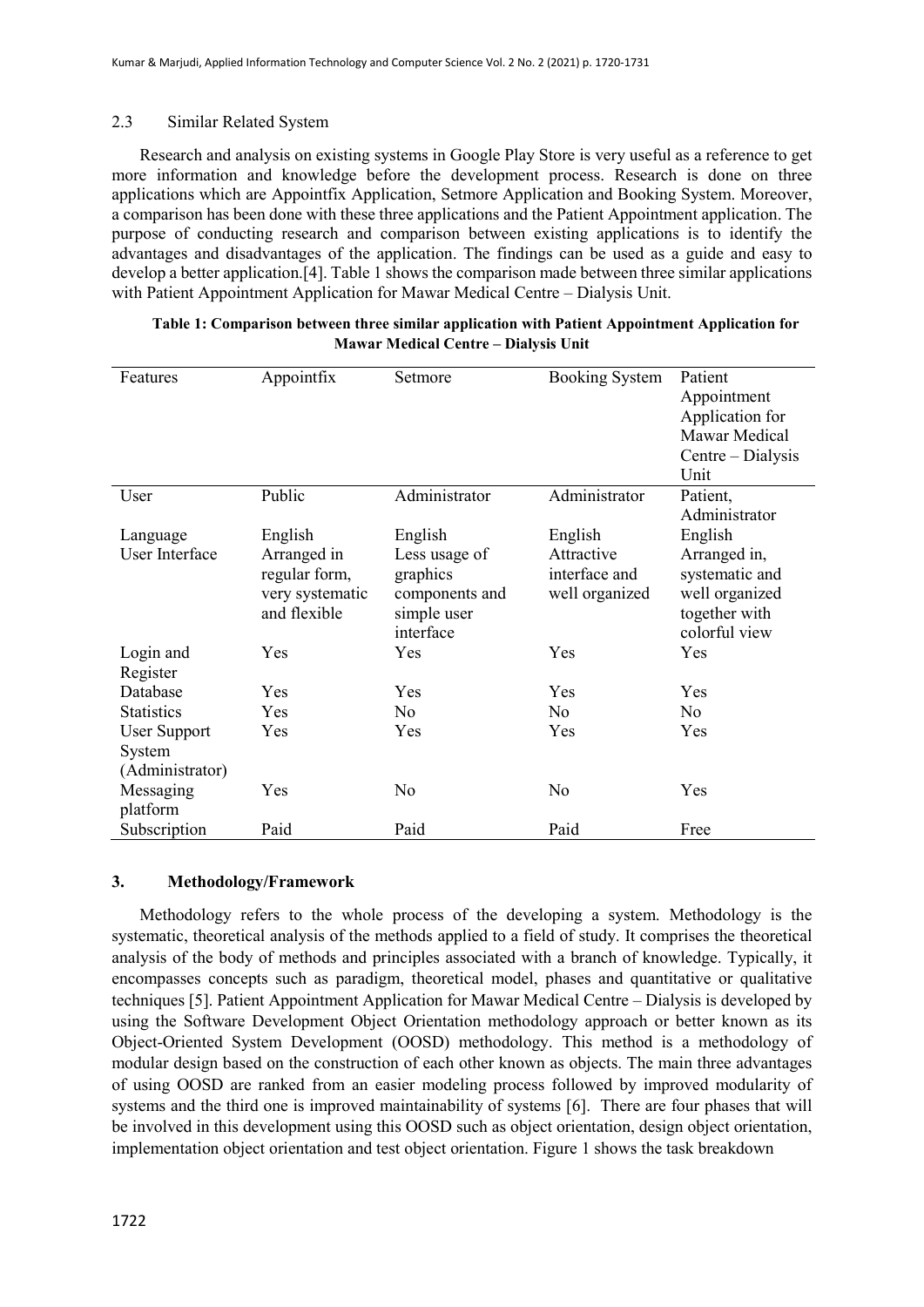## 3.1 Analysis phase

Studies on software, application management systems, data management information will be done in this phase. Information on the application constraints and requirements is also identified. Observations are made on the most peak time in the dialysis unit and number of patients visiting the unit per day. Reviews of books, journals, magazines and reports are also made from time to time. As a result of the study, several key points have been identified such as problem background, project's objectives, scope of action and potential application users. In addition, a Gantt chart is also used to plan the system development process for activities in each phase of the Software Development Object Orientation (OOSD) methodology.



**Figure 1: Object-Oriented System Development**

## 3.1.1 Requirement Analysis

Requirement analysis refers to the process is defining all the client expectation. Requirement analysis consist of two category which are functional requirement and non-functional requirement. Functional requirements refer to the task or function that needs to be performed and also the task that is prohibited for the application. As for the non-functional requirement, it refers to the systems operation's capabilities and the constraints that will increase the systems performance. Table 2 shows the functional requirement and table 3 shows the non-functional requirement of the application.

#### **Table 2: Functional Requirement**

| Modules                | Functionalities                                                                    |
|------------------------|------------------------------------------------------------------------------------|
| <b>Search Function</b> | Application should allow patient to search for available appointment slots         |
| Cancel function        | Application should allow patient to cancel his/her appointment                     |
| <b>View Function</b>   | Application should allow dialysis unit administrator to view patient's details     |
| <b>Update Function</b> | Application should allow patients to update their personal details                 |
| <b>Trace Function</b>  | Application should allow dialysis unit administrator to trace a patient on his/her |
|                        | personal ID code.                                                                  |
| Notification           | Application should send automatic reminders to the patient of an upcoming          |
| <b>Function</b>        | appointment.                                                                       |
| Reliability            | Application should be usable for visually impaired people                          |
| Availability           | Application should be available in 3 languages.                                    |
| Scalability            | Application should follow Responsive Web Design rules                              |
| Manageability          | Dialysis unit administrator should be able to trace a patient on his/her address   |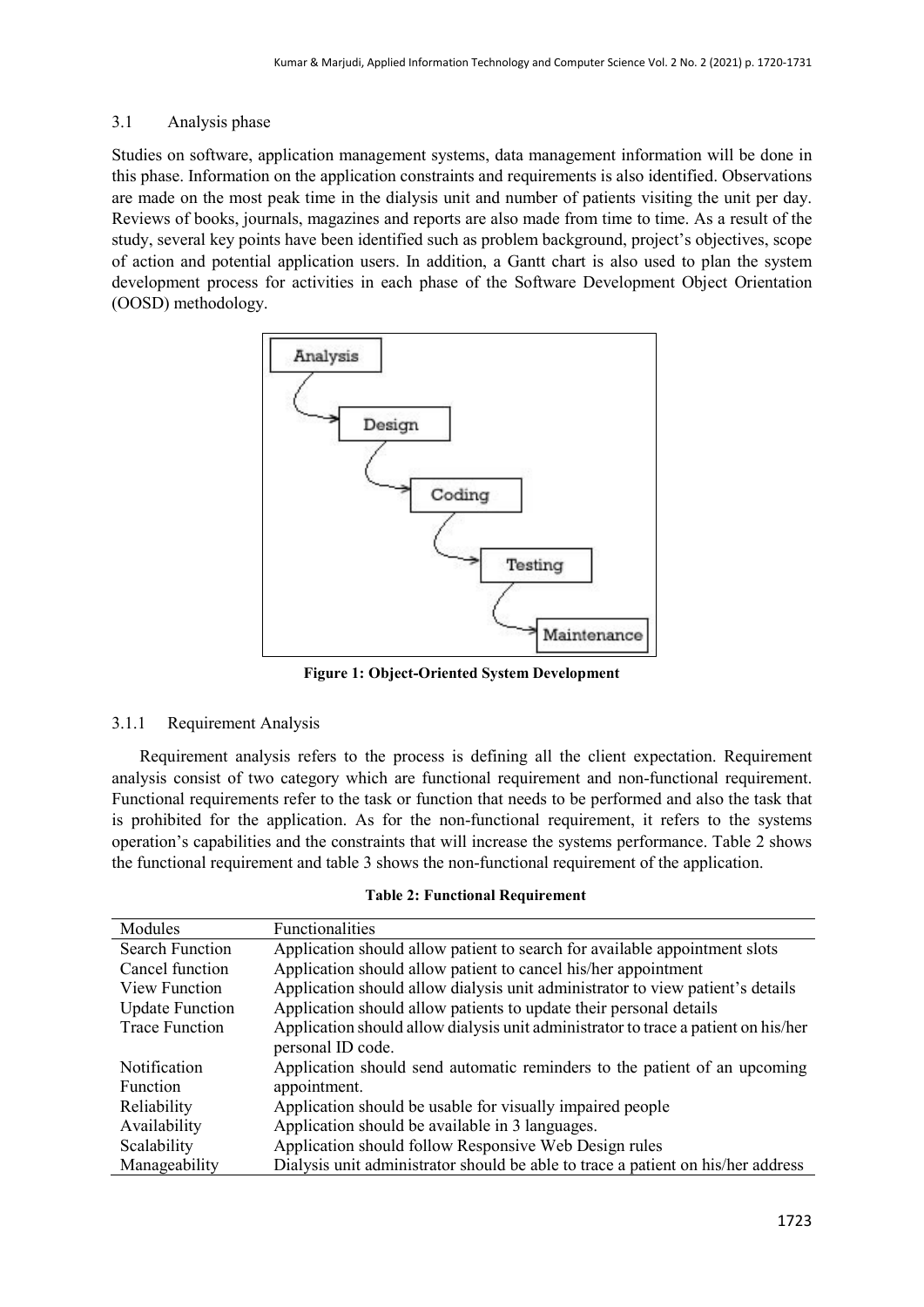#### 3.1.2 Use Case Diagram

Use case is one of the most import tool under the category of UML to represent or show the operation involved in a system. Use case diagram consist of actor which is the user in the real world interacting with entities or object to give a clear picture of the process in the system. All the user will be listed together with the activities before constructing a use case diagram. For Patient Appointment Application for Mawar Medical Centre – Dialysis unit there are two actors involved. Which is administrator of Dialysis Unit and the dialysis patient. Based on Figure 2, there are ten use cases consisting of patient account creation, admin and patient logins, patient slot searching, patient slot booking, cancel appointment, message with administrator, administrator view patient details, administrator manage patient, and admin and patient log out. Each use case diagram is a key component of this system. Figure 2 shows the Use Case Diagram for Patient Appointment Application for Mawar Medical Centre – Dialysis unit



**Figure 2: Use Case Diagram for Patient Appointment Application for Mawar Medical Centre – Dialysis unit**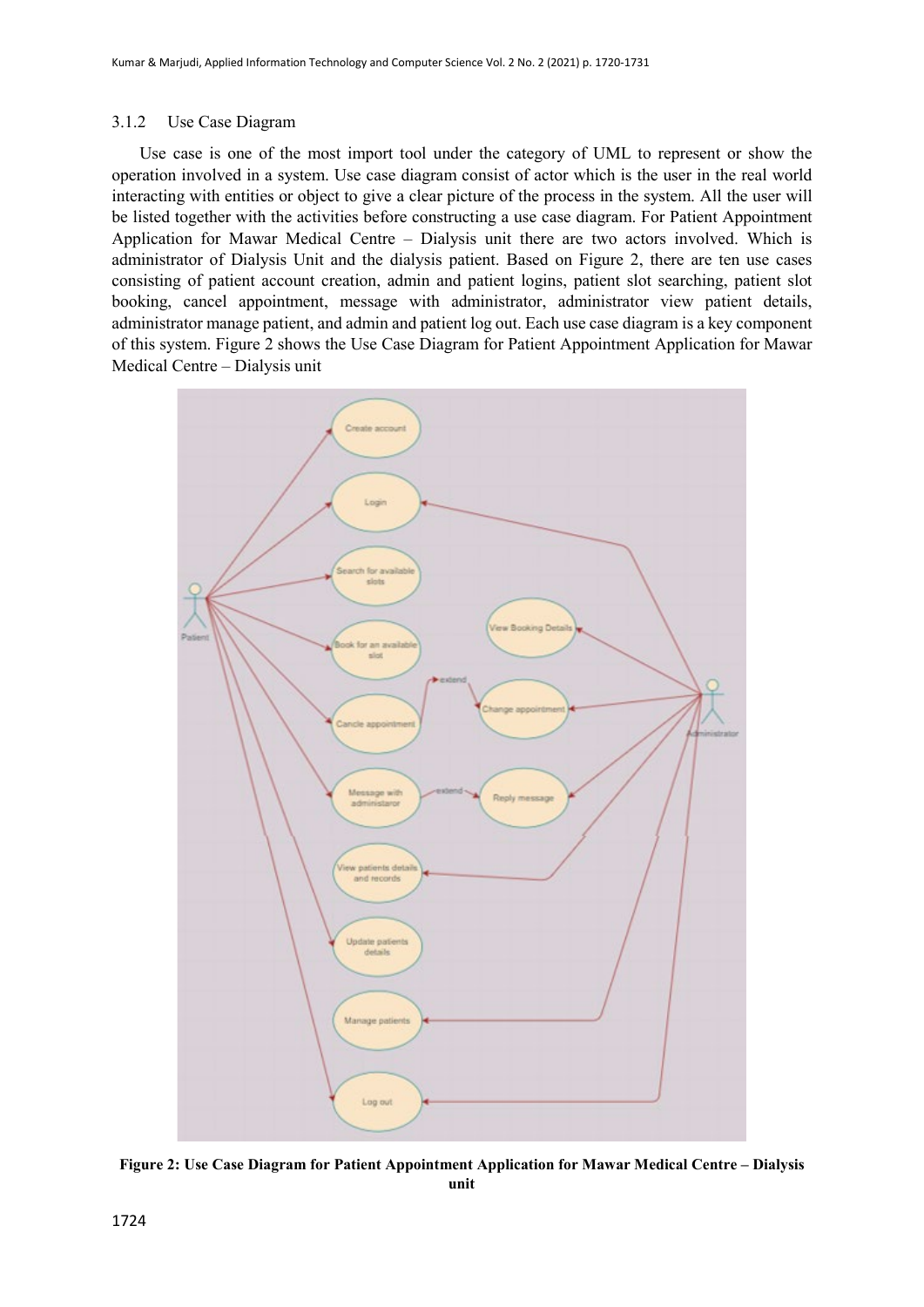#### 3.1.3 Activity Diagram

The flow for this developed system can be seen through the activity diagram. The purpose of this activity diagram is to simplify the system developer's planning by referring to the flow of the plan. The activity diagram consists of two part which are activity diagram for administrator and activity diagram for patient. In activity diagram for administrator the flow and task of administrator in the application can be seen clearly. As for activity diagram for patient the flow and task of patient in the application is shown.

#### 3.1.3.1 Activity Diagram for Administrator

This system activity starts when an administrator logs in with a valid email address and password to allow the administrator access to the application. Then, the connection will be made by selecting the menu on the main page. The features on main menu will be manage patients, replying patients' message, and view patient details. Once all the task is done the administrator can click log out button. The activity diagram for the process performed by the administrator is illustrated in Appendix A.

#### 3.1.3.2 Activity Diagram for Patient

This system activity starts when patients logs in with a valid email address and password to allow the patient access to the application. Then, the connection will be made by selecting the menu on the main page. The features on main menu will be search available slot, booking slot, message administrator and cancel appointment. Once all the task is done the patient can click log out button. The activity diagram for the process performed by the patient is illustrated in Appendix B

#### 3.1.4 Class Diagram

Class diagrams are the classes that exist in the application of a system and the relationships between each of the other classes involved. Besides it shows the static structure of classifiers in a system [7]. Class diagrams also provide graphical notation for each of the entities' modelling and relationship classes by describing the objects that are present. Figure 3 shows the class diagram of the Patient Appointment Application for Mawar Medical Centre – Dialysis unit.

#### 3.2. Design Phase

This phase contains two main stage which are system design and object design.

#### 3.2.1 System Design

On the system design a complete architecture of the Patient Appointment Application for Mawar Medical Centre – Unit Dialysis is developed. All the modules and subsystem in the application is composed in a hierarchy of interacting objects and grouped into classes. This system design is executed based on the analysis model and proposed system architecture.

#### 3.2.2 Object Design

This phase designs applications that have been sketched in specific forms by specifying how the system can be developed. Unified Modelling Language (UML) is used to design the application system which is a use case, class sequence diagram and activity diagram. This will establish interaction among classes and hierarchies of classes is defined. The activities involved in the design phase is designing classes, system support interfaces as well as application system interfaces within the Android platform. The use of the types of text, colors, images and icons that will be included in this application system is also emphasized during the system design process.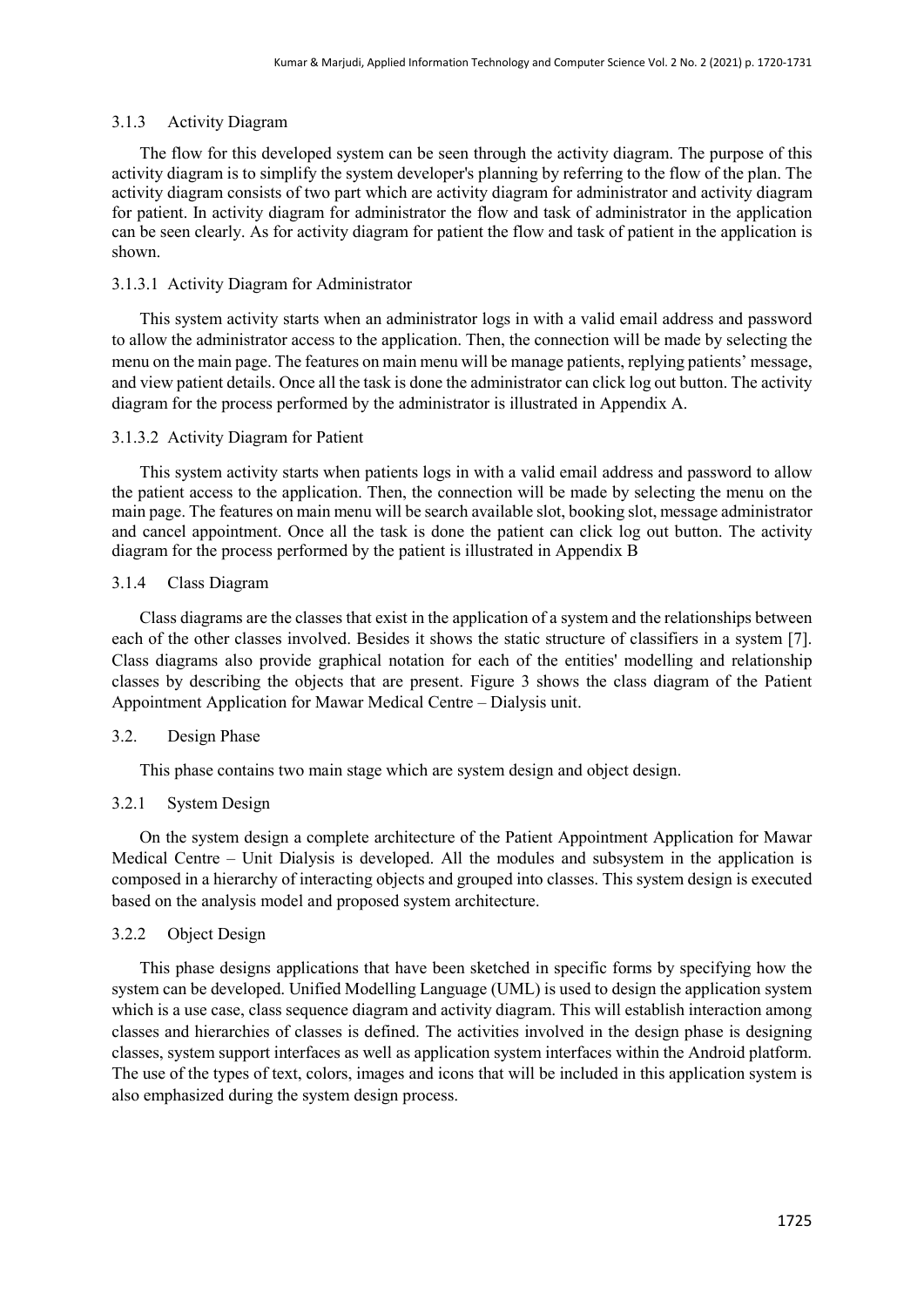

**Figure 3: Class diagram of the Patient Appointment Application for Mawar Medical Centre – Dialysis unit.**

#### 3.3 Implementation Phase

For the implementation part it focuses on the deployment of the successfully developed User Interface. For the deployment of the interface and database designed previously firebase console and android version 4.1.1 is used as it contains few functions that is integrated with the application. Through this phase, interfaces and modules of Patient Appointment Application for Mawar Medical Centre – Unit Dialysis will be transformed into programs and linked together in a database to fulfil all the functionality set. The interface design developed is based on the system interface sketch performed in the previous phase. In addition, prototype building based on each module built to determine whether the system meets the user requirements.

Figure 4 shows administrator main page interface and figure 5 shows the code written for the main page**.** Figure 6 shows the conversation between patient and admin. All the message will be sent in real time and the message will be stored in firebase. Figure 7 shows the coding applied to validate the patient Id entered by the administrator to avoid any duplication or invalid Id. Figure 8 shows patients making booking. In this step patient needs to select the available time slot then click on next button for final step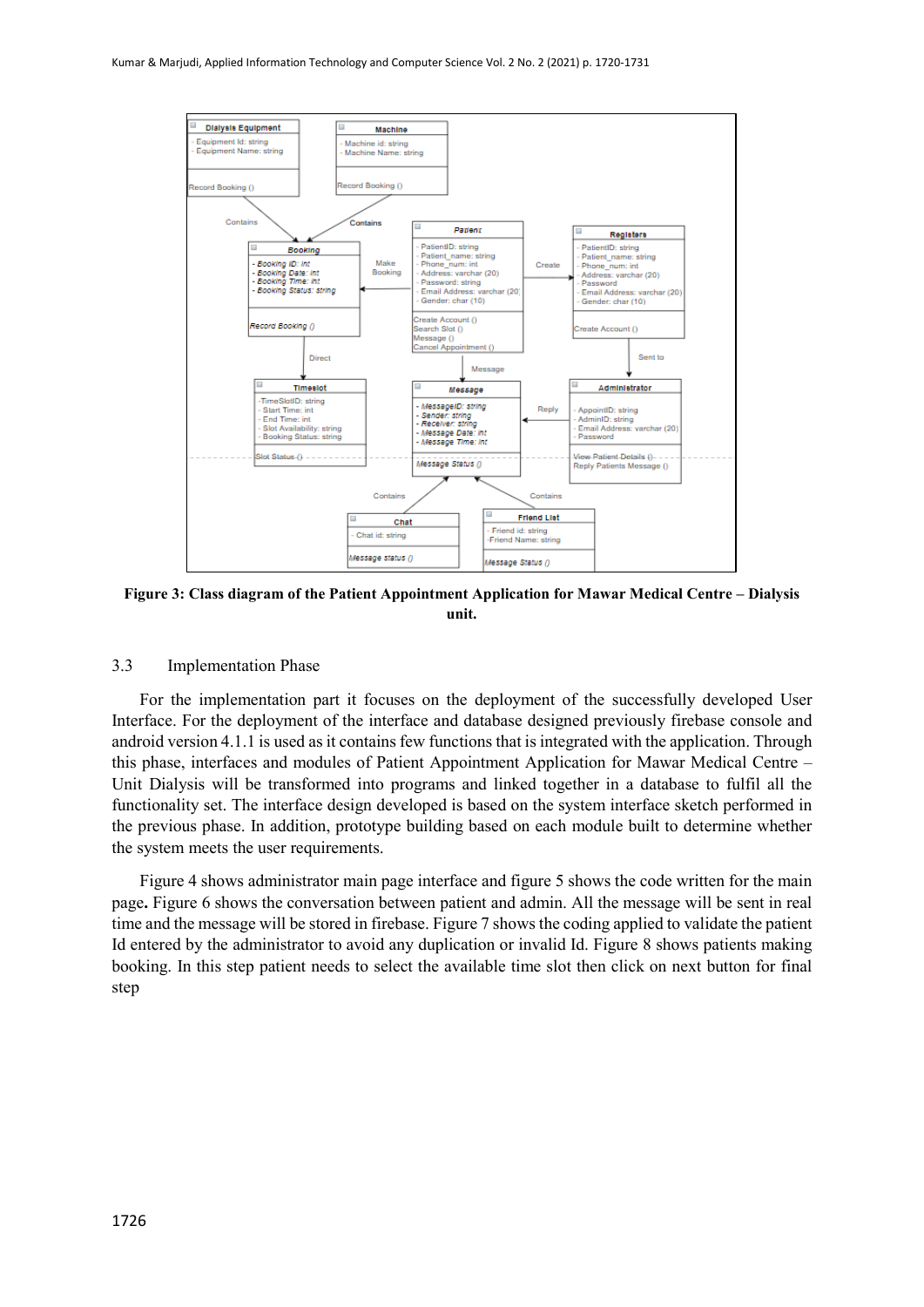



**interface**

Figure 4: Administrator's Main Figure 5: Administrator Main Page Coding Segment



 **Conversation**



**Figure 6: Patient and Admins Figure 7: Patient's Id Validation Coding Segment**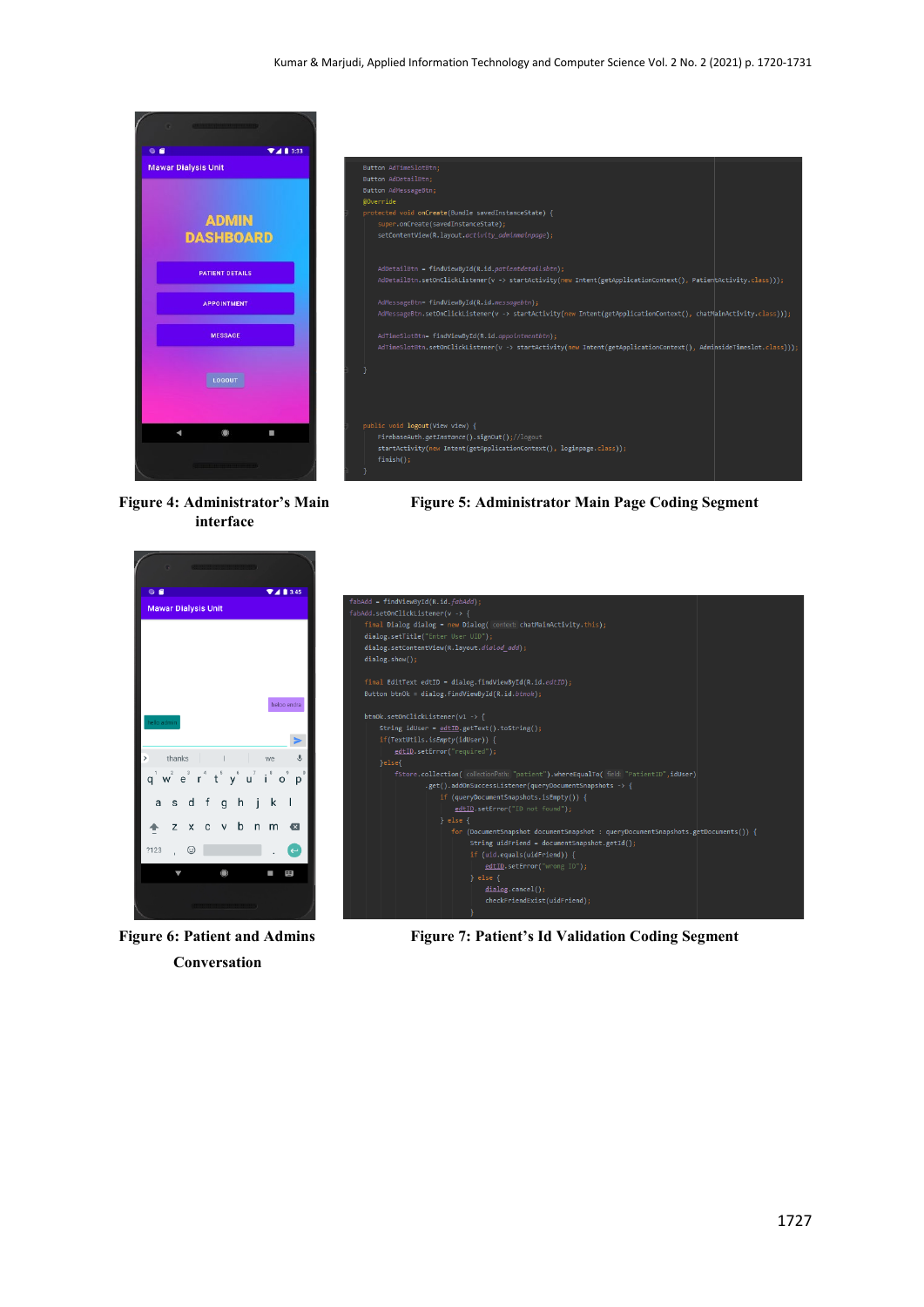

**Figure 8: Patients Selecting Timeslot**

#### 3.4 Testing Phase

Testing is performed to ensure that the program does not encounter any errors and the system works properly. Testing processes will be performed on the database to ensure that data can be stored, updated and accessed from the database. The correction will be made, in case of error or defect in the system. The system testing of this application will be done by the end user, dialysis unit administrator and dialysis patient. System interfaces testing will be carried out to ensure that the Patient Appointment Application for Mawar Medical Centre- Dialysis Unit is user-friendly.

#### **4. Result and Discussion**

Testing is one of the important parts for the whole project development process. Testing is done to find out if there is any error in the flow of the developed project. The application must be test to ensure all functionality run without issue. Usually testing is done with the with user of the application to show and get their opinion on the developed project. Testing consist of two type. First one is functional testing and the second is user acceptance testing.

### 4.1 Functional Testing

Functional testing is done on the modules that exists in the application. This testing is carried out to ensure that the developed application performs exactly like how the user required. Other than that, if any bug is found during the test, will be recorded. Table 4 shows one of the test plan result obtained for the login module in the application.

| No     | <b>Test Cases</b>   | Expected Output                                                                        | <b>Actual Output</b> |
|--------|---------------------|----------------------------------------------------------------------------------------|----------------------|
| $T1-1$ |                     | Enter valid email address and Successfully login and navigate user Expected Result     |                      |
|        | password            | to verification process                                                                |                      |
|        |                     | T1-2 Enter the wrong email address Received error message stating Expected Result      |                      |
|        | or password         | "wrong email address or password"                                                      |                      |
|        |                     | T1-3 Enter null credential either email Received error message stating Expected Result |                      |
|        | address or password | "email address or password                                                             |                      |
|        |                     | required"                                                                              |                      |

**Table 4: Test Plan for Login Module**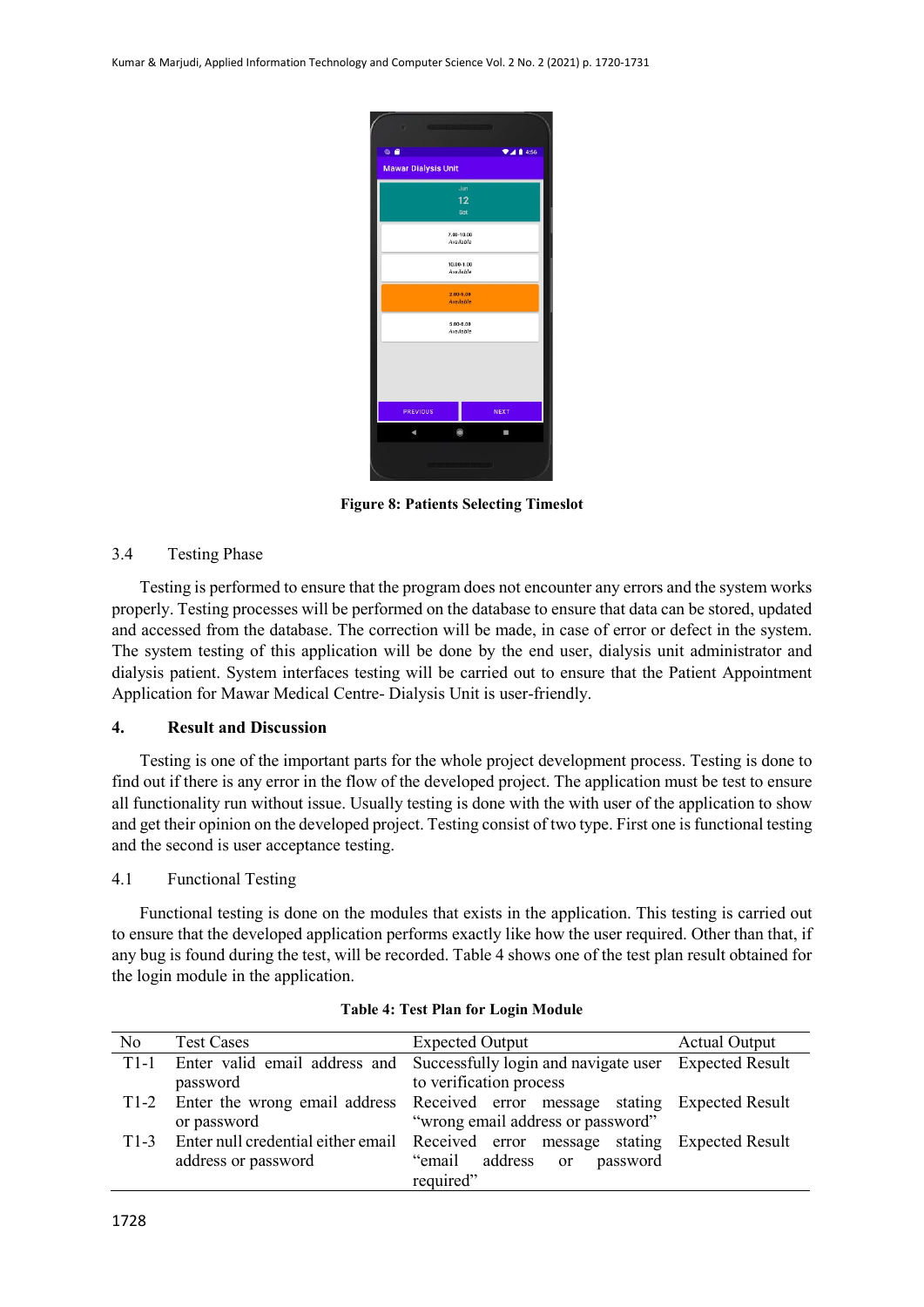#### 4.2 User Acceptance Testing

User acceptance testing is performed by the actual user of the application. This testing is performed to check whether the application met the requirement. This testing was done by dialysis patient of Mawar Medical Centre and the administrator of the dialysis unit. Since the government has announced MCO due to the pandemic disease, a virtual meeting was conducted to present the flow and function of the application. A questionnaire was created and distributed to the users so that they can rate and give feedback based on the presented application. Table 5 shows the result obtained from users of the application.

| N <sub>0</sub> | Acceptance Requirement                     | <b>Test Result</b> |        |
|----------------|--------------------------------------------|--------------------|--------|
|                |                                            | (Number of people) |        |
|                |                                            | Accept             | Reject |
|                | Registration module working well.          | 7                  |        |
|                | Login module working well.                 |                    |        |
| 3              | Patient details module                     |                    |        |
|                | User update profile                        |                    |        |
|                | Appointment booking module                 |                    |        |
| 6              | Message module                             | 7                  |        |
|                | Buttons in the application are functional. |                    |        |
| 8              | Colours and graphics are appropriate       |                    |        |
| 9              | Interface is attractive                    |                    |        |
|                | Application are user friendly              |                    |        |

|  |  | <b>Table 5: User Acceptance Testing Form</b> |  |  |
|--|--|----------------------------------------------|--|--|
|--|--|----------------------------------------------|--|--|

#### **5. Conclusion**

To conclude this application was developed to improve the workflow of the Mawar Medical Centre Dialysis Unit and to help the dialysis patient to make appointment booking without attending the hospital. The administrator has the privilege to view patient details and access them. This privileged allows administrator to manage patient's data. The patients can make a booking from anywhere with sufficient internet access. Besides all the data are stored in the firebase and can easily retrieve it at any time. Thus, the problem of loss of data can be overcome. Although this application is developed successfully, yet there is some improvement that can be made to make it even better. The first one is this application can be upgraded to be deployed on IOS operating system. The second is this application can be modified to be used as offline application which means internet connection is not required to use this application.

#### **Acknowledgement**

The authors would like to thank the Faculty of Computer Science and Information Technology, Universiti Tun Hussein Onn Malaysia for its support and encouragement throughout the process of conducting this study.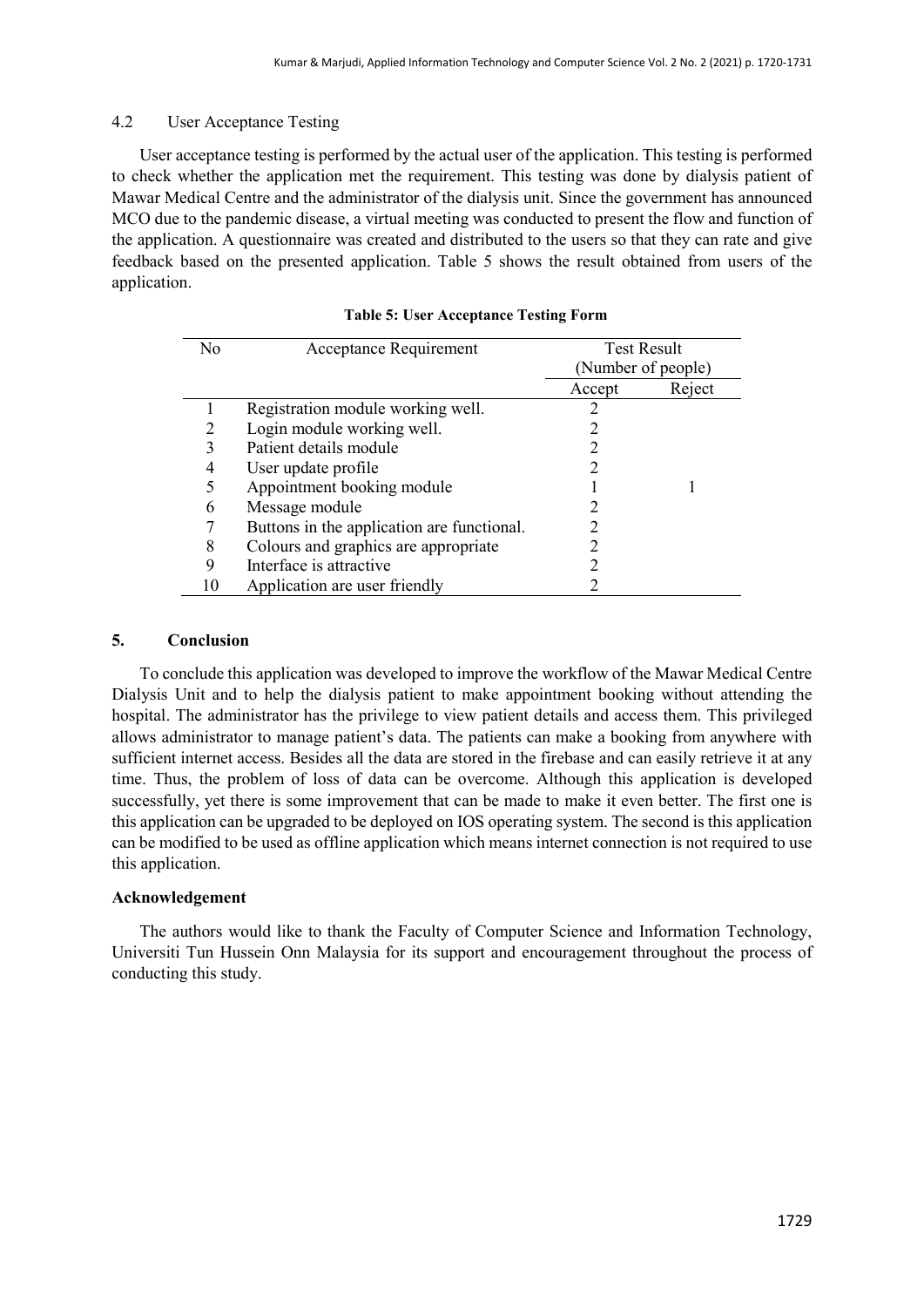### **Appendix A**



**Figure A: Activity Diagram for Administrator**



**Figure B: Activity Diagram for Patient**

## **Appendix B**